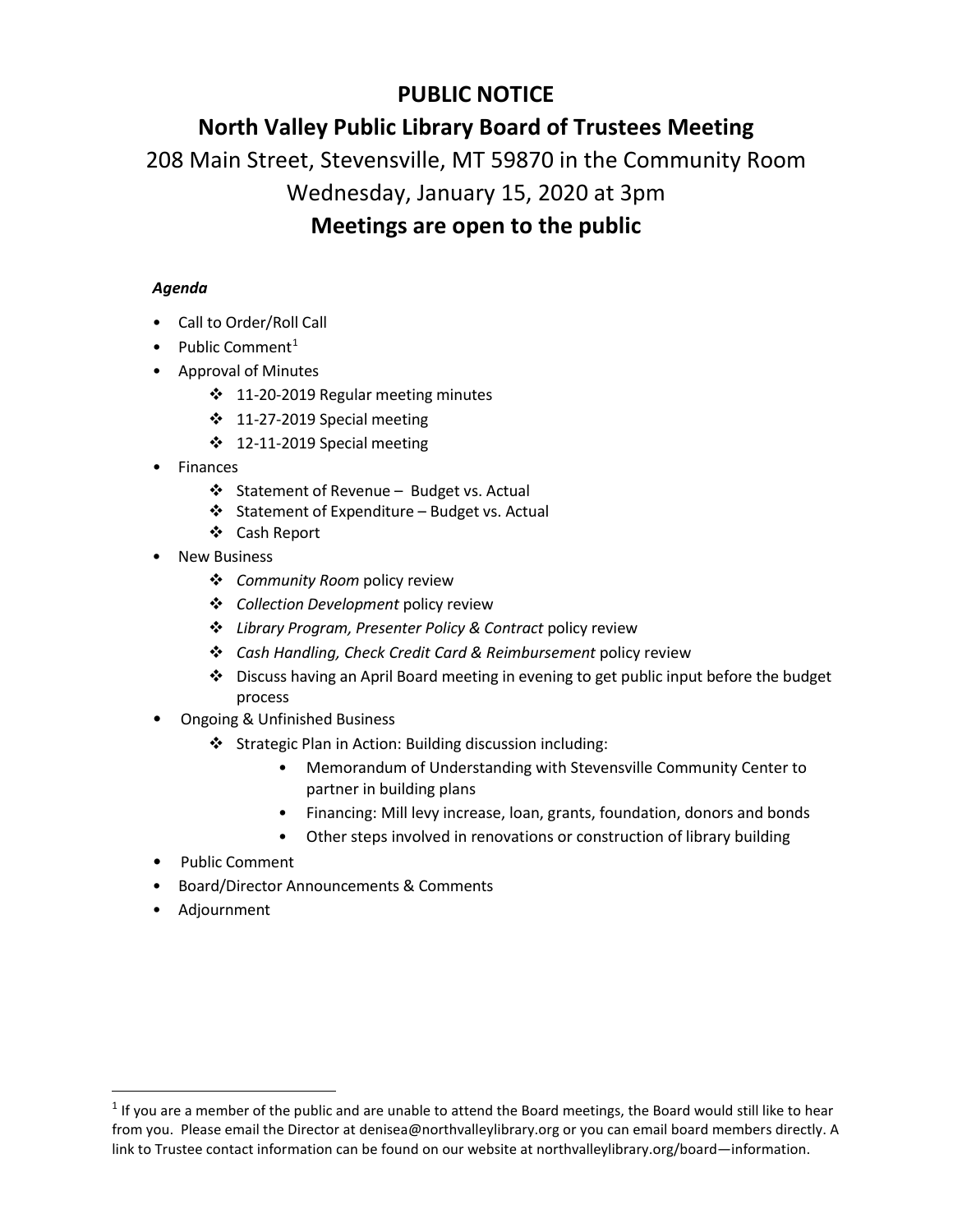#### **North Valley Public Library**

Minutes Board of Trustees Meeting Wednesday, January 15, 2020 at 3 p.m. in the Community Room of the Library

**Call to Order/Roll Call** The meeting was called to order at 3 p.m.

#### **Board Members Present:**

Victoria Howell, Chair Caitlin Dunn, Vice Chair Leon Theroux Dianne Snedigar

**Board Members Absent:** Kim Tiplady

**Staff Present:** Denise Ard, Director

**Public Comment:** There was no public comment.

**Approval of Minutes:** Dianne moved to approve the November 20th minutes. Leon seconded. Motion carried. Dianne moved to approve the November  $27<sup>th</sup>$  Special meeting minutes, Caitlin seconded. Motion carried. Caitlin moved to approve the December  $11<sup>th</sup>$  Special meeting. Dianne seconded. The motion carried.

**Financial Reports:** Leon moved to approve the financial reports. Dianne seconded. Motion carried.

**New Business:** Corrections to the Community Room Policy should state that occupants leave the room as found. One typo corrected. Removed the section about private tutoring until the Maker Space is done and then revisit policy if necessary. Under reservations change "patrons" to "persons." Caitlin motioned to approve, Leon seconded. Motion carried.

Dianne moved to accept the revised Collection Development Policy. Caitlin seconded. Motion carried.

Caitlin moved to accept the revised Library Program, Presenter Policy & Contracts Policy. Dianne seconded. Motion carried.

Dianne moved to approve the revised Cash Handling, Check Credit Card & Reimbursement policy. The revision included removal of two paragraphs under "the Board of Trustees require payroll checks, etc…" Caitlin seconded. Motion carried.

**April Board Meeting:** The board discussed creating an evening April pre-budget meeting for the public. Leon wants transparency and the public informed. Dianne felt the listening sessions cover this. Dianne asked Denise if there had been complaints about the meeting time. There have been no public complaints. Leon wants essential standards maintained and Victoria said they are maintained and Denise makes sure the Board is aware of the essential standards and makes sure the library is meeting them. The Board decided it was not necessary at this time. The board agreed that if there was a discussion on the agenda of special interest such as a bond or mill that it would require an evening meeting.